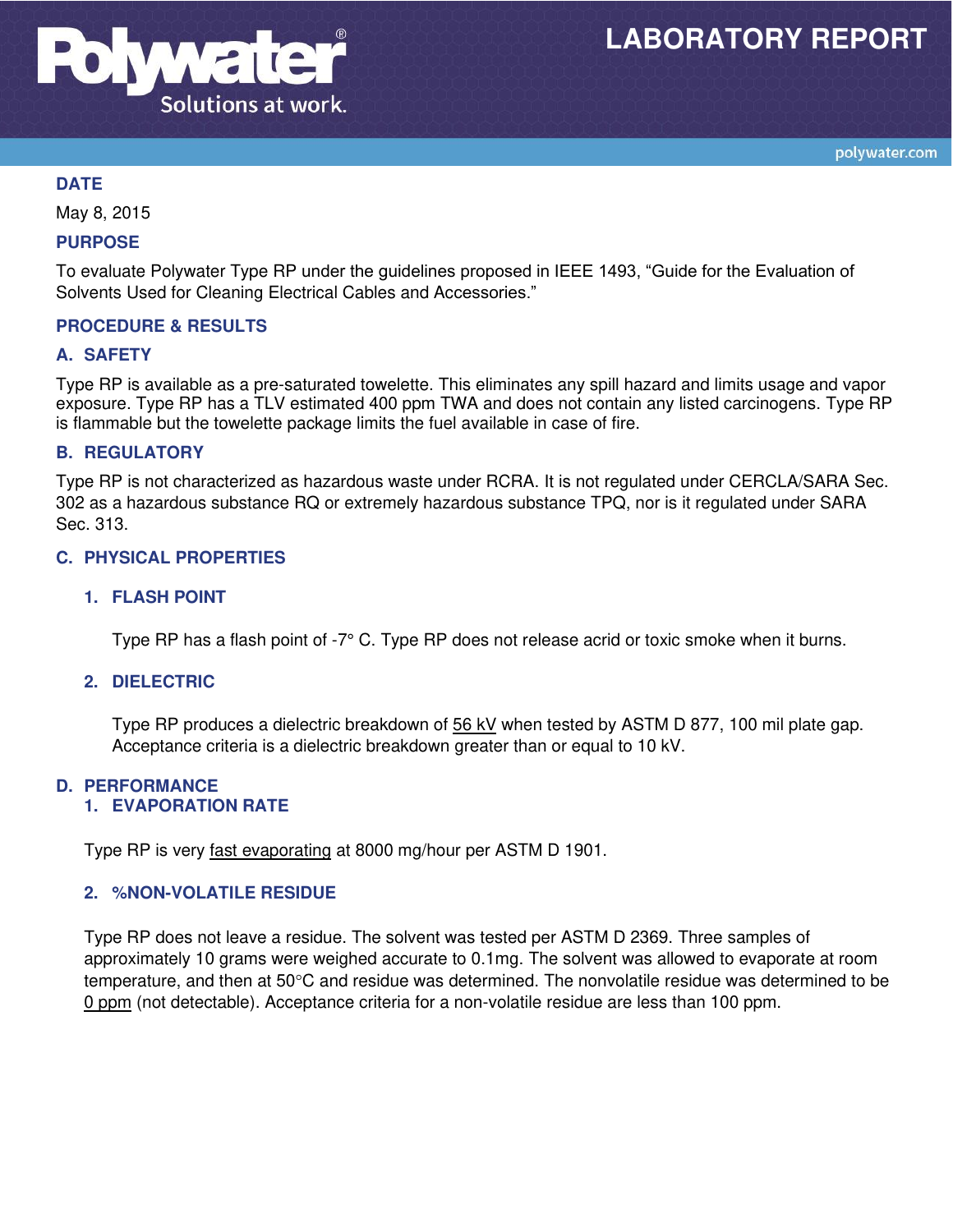# **3. CLEANING EFFECTIVENESS**

Type RP cleaner was evaluated in the laboratory for cleaning effectiveness by wiping a semi-conducting cable component with a piece of towel saturated with the cleaner. Type RP cleaner was found to quickly and effectively clean the component.

### **E. COMPATIBILITY**

Type RP is fast evaporating, thus exposure to various cable components is limited. It should be noted that while the testing quidelines call for immersion testing, the packaging only allows the solvent to be wiped over a surface in field use. For the purposes of testing, bulk solvent was used for immersion.

# **1. PHYSICAL**

### **a. Plastic Materials – LLDPE**

LLDPE jacket material was stripped from a cable and cut into a dumbbell shape (ASTM D 412 Die D). Samples were immersed in the Type RP for 1 minute +/- 5 seconds. Tensile and Elongation values were measured at 15 minutes after immersion. Initial jaw separation was 2 inches and pulling speed was set at 500 mm/min. These values were compared to the control. Acceptance criteria is retaining 80% of the original tensile or elongation after the soak.

### **LLDPE RESULT:**

| <b>DESCRIPTION</b>               | <b>TENSILE</b>            | <b>ELONGATION</b> |
|----------------------------------|---------------------------|-------------------|
| <b>Type RP Solvent Soak</b>      | 2476 lb/in <sup>2</sup>   | 622%              |
| <b>Control Material Property</b> | $2513$ lb/in <sup>2</sup> | 613%              |
| Comparison                       | 98%                       | 101%              |
| <b>Status</b>                    | <b>PASS</b>               | <b>PASS</b>       |

### **b. Rubber Materials – EPDM and Silicone Rubber**

Platen samples of the EPDM and Silicone Rubber were obtained and cut into dumbbell shapes (ASTM D 412 Die D). Samples were immersed in the Type RP for 1 minute +/- 5 seconds. Tensile and Elongation values were measured at 15 minutes after immersion. Initial jaw separation was 2 inches and pulling speed was set at 500 mm/min. Acceptance criteria is retaining 80% of the original tensile or elongation after the soak.

### **SILICONE RUBBER RESULT:**

| <b>DESCRIPTION</b>               | <b>TENSILE</b> | <b>ELONGATION</b> |
|----------------------------------|----------------|-------------------|
| <b>Type RP Solvent Soak</b>      | 940 $lb/in^2$  | 307%              |
| <b>Control Material Property</b> | 950 $lb/in2$   | 295%              |
| Comparison                       | 99%            | 104%              |
| <b>Status</b>                    | <b>PASS</b>    | <b>PASS</b>       |

### **EPDM RUBBER RESULT:**

| <b>DESCRIPTION</b>               | <b>TENSILE</b>            | <b>ELONGATION</b> |
|----------------------------------|---------------------------|-------------------|
| <b>Type RP Solvent Soak</b>      | 2480 lb/in <sup>2</sup>   | 497%              |
| <b>Control Material Property</b> | $2510$ lb/in <sup>2</sup> | 493%              |
| Comparison                       | 98%                       | 101%              |
| <b>Status</b>                    | <b>PASS</b>               | <b>PASS</b>       |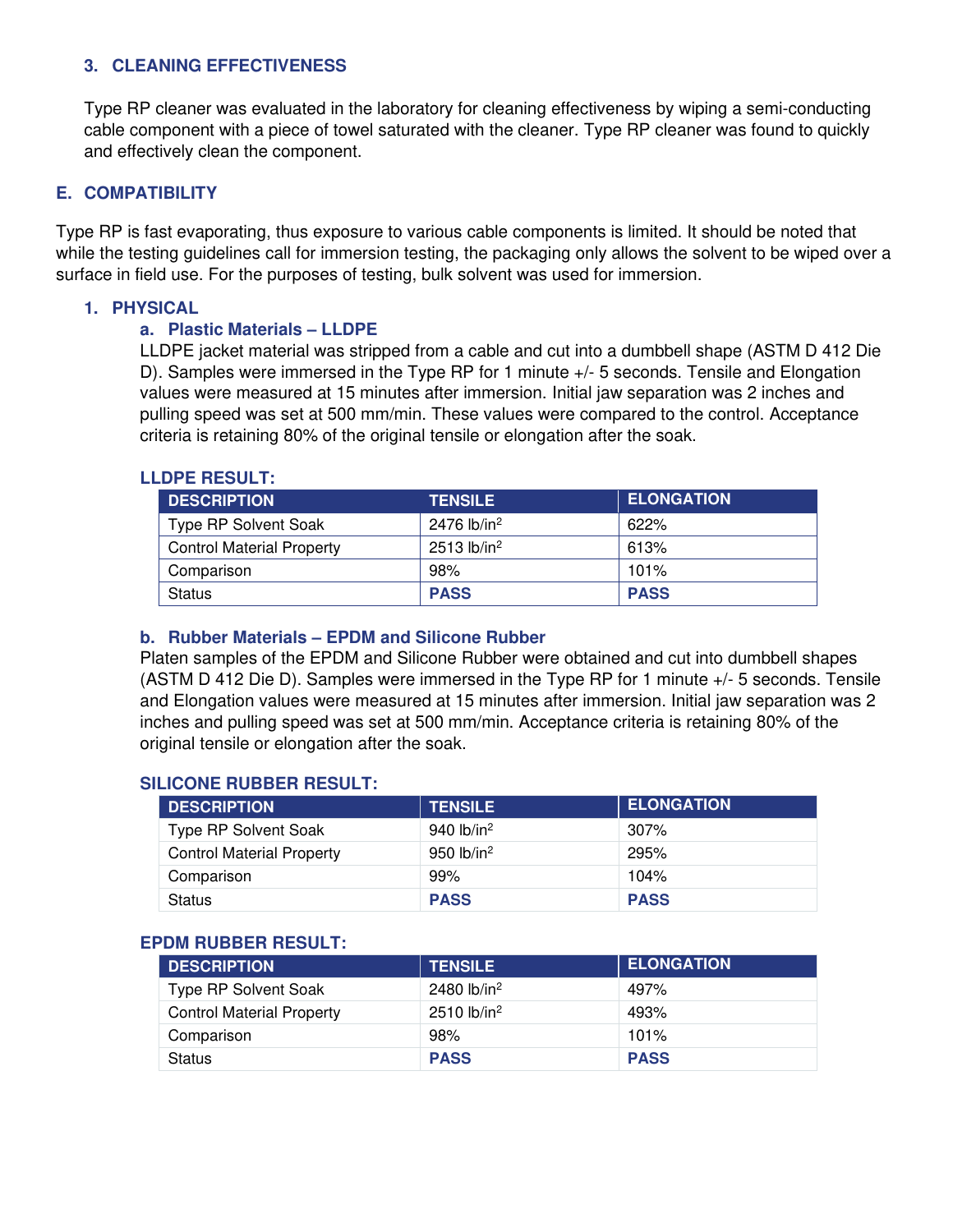### **c. INSULATION MATERIALS**

Insulation materials from Okonite and Kerite cables (provided by Memphis Light, Gas, and Water) underwent a solvent soak test as described in IEEE 1493, Section 8.2.1. During this test samples of the insulation materials were soaked in Type RP for 1 minute  $\pm$  5 seconds and volume swell was determined by this formula:

|        | % Volume Swell = $(SG_s * Wt_q) / (Wt_i * SG_i) * 100$ |
|--------|--------------------------------------------------------|
|        | $Wtg = WtF - Wttare - Wti$                             |
| Where: | $Wt_i$ = Initial specimen weight                       |
|        | $Wtq$ = Net weight gain of specimen                    |
|        | $Wt_F$ = Final weight of swollen specimen and bottle   |
|        | $Wttare = Tare weight of bottle and lid$               |
|        | $SG_s$ = Density (or specific gravity) of the specimen |
|        | $SG_{1}$ = Density (or specific gravity) of the liquid |

Acceptance criteria for volume swell after immersion to be less than  $\pm 10\%$ . Average results of three trials are shown in the tables below

### **XLPE INSULATION SHIELD:**

| <b>%VOLUME SWELL</b> | US<br>Ά     |
|----------------------|-------------|
| -0                   | <b>PASS</b> |

# **EPR INSULATION SHIELD:**

| ∣ %VOLUME SWELL' | <b>STATUS</b> |
|------------------|---------------|
| -3.34            | <b>PASS</b>   |

# **2. ELECTRICAL**

# **a. VOLUME RESISTIBITY OF CABLE INSULATION SHIELD**

Volume resistivity was tested as a slightly modified version as described in IEEE 1493, Section 8.3.2. The Okonite and Kerite cables provided by Memphis Light, Gas, and Water were stripped to the insulation shield. Silver paint was applied at a separation of about 20 cm to create potential electrodes. The cables were wrapped in Type RP soaked paper towels for 1 minute  $\pm$  5 seconds. A control sample was also tested. Resistance measurements were converted using the following formula:

$$
R = V/I
$$

Where V is the voltage across the electrodes, and I is the current between the electrodes. The volume resistivity, ρ, is calculated from:

 $ρ = (π/4)$ · R  $(D<sup>2</sup> – d<sup>2</sup>)/L$ 

Where  $D =$  the diameter over the insulation shield in cm,  $d =$  the diameter over the insulation in cm and  $L =$  the length between the electrodes in cm. The resulting value for  $\rho$  is in ohm cm.

Acceptance criteria for this test is for the samples to not change from the average value measured for the control specimens by more than  $\pm$  20% at 96 hours.

Volume resistivity results are as follows, values are in Ohm-cm unless given as a percent: